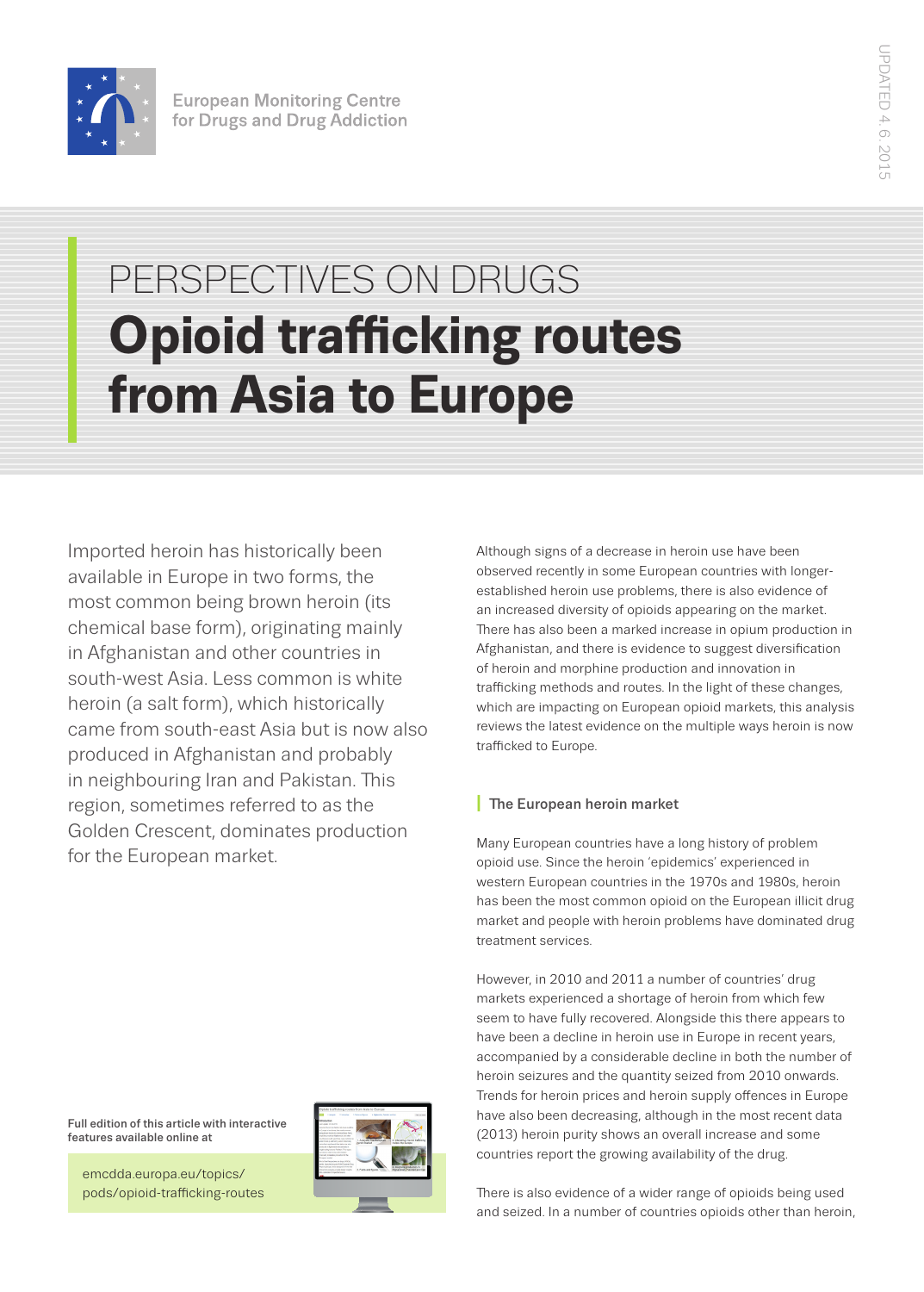

#### **Figure 1: Estimated global illicit opium production and proportion originating in Afghanistan, 1990–2014.**

Source: UNODC (2007, 2008, 2012, 2014a 2014b, 2014c). Note: Global production and share of Afghanistan in 2014 was estimated by the EMCDDA based on estimates published by UNODC (2014a, 2014b and 2014c).

such as methadone, buprenorphine or fentanyl, are reported by significant numbers of treatment clients (EMCDDA, 2015a). In 2013, alongside the crude opioid preparations such as 'kompot' traditionally used in parts of eastern Europe, a wide range of other opioids were seized by law enforcement agencies, including opium and the medicinal products morphine, methadone, buprenorphine, fentanyl and tramadol. In addition, 14 new synthetic opioids have been reported to the European Union (EU) Early Warning System since 2005.

#### **I** The evolution of opium production in Afghanistan

Most of the heroin trafficked to Europe originates in Afghanistan, where significant cultivation of opium poppies takes place. The rise in opium poppy cultivation can be traced back to the 1980s, when conflict engulfed the country. By 1994 the United Nations Office on Drugs and Crime (UNODC) estimated that about a quarter of global illicit poppy cultivation took place in Afghanistan (71 410 hectares (ha) out of a total of 272 500 ha). Despite fluctuations from year to year, cultivation has increased to record levels; in 2014 cultivation in Afghanistan was estimated at about 224 000 ha, by far the largest in the world. Production of opium in Afghanistan is estimated at 6 400 tonnes, which is likely to represent more than 80 % of estimated global production, based on unconsolidated data from UNODC (2014a, 2014b, 2014c) (Figure 1).

In order to produce heroin from opium poppies, the latex from the seed capsules of the poppy is harvested and dried, resulting in opium. This is then dispersed in an aqueous solution of calcium hydroxide (slaked lime), and ammonium

chloride is added to adjust the alkalinity so that the morphine base is precipitated. The separated morphine base is then boiled with acetic anhydride and sodium carbonate, causing the diamorphine base (brown heroin) to separate. Brown heroin can be the end-product or it can be further refined into the hydrochloride salt (white heroin). In the past, it appears that most of the opium produced in Afghanistan was transformed into heroin and sent to Europe. However, production of morphine for export now appears to be increasing in the Golden Crescent (see 'The development of morphine production in Afghanistan, Pakistan and Iran').

#### **I** How heroin gets to Europe: three main routes

Historically, most of the heroin trafficked to Europe from Afghanistan came overland via what has become known as the Balkan route. Now, although the Balkan route probably remains the main heroin trafficking route into the EU, there is evidence of an increase in the diversity of routes and modes of transport being used.

#### *The traditional Balkan route*

A route linking Afghanistan to Iran then passing through Turkey represents the shortest distance and most direct land route to European consumer markets. This route has been used to traffic heroin into the EU since the 1980s or earlier, and is well established. Turkey is crucial to the Balkan route, owing to its extensive trade and travel links with Asia, the Middle East and Europe. According to Europol, Istanbul is a key location used by organised crime groups (OCGs) to arrange heroin transports with Turkish facilitators and store heroin for transport to the EU.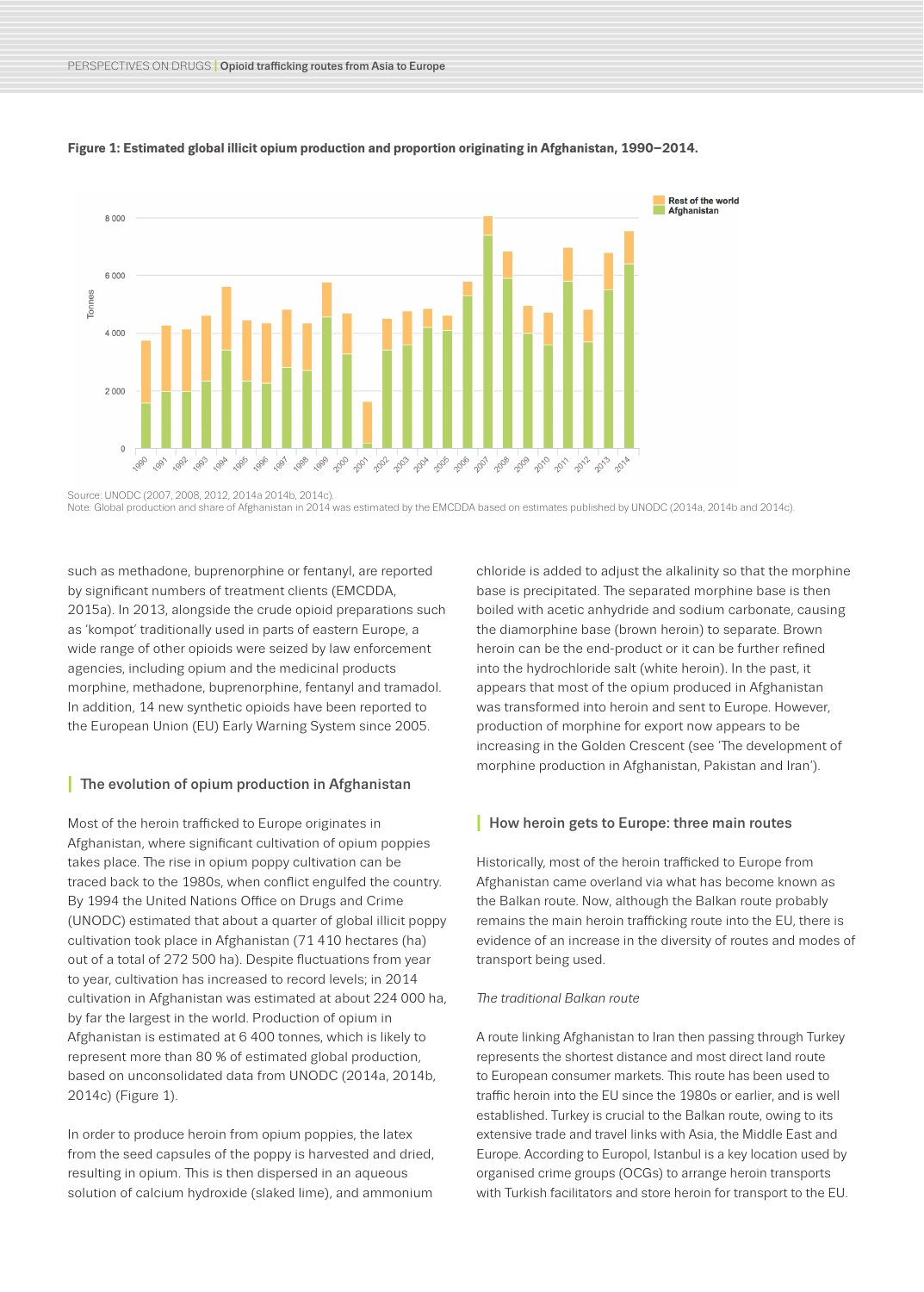# **I Interactive map: trafficking routes**

#### Balkan route Southern route Northern route Caucasus route



Interactive map illustrating main trafficking routes into Europe, available on the EMCDDA website: www.emcdda.europa.eu/topics/pods/opioid-trafficking-routes

From Turkey there are multiple possibilities to ship heroin either overland or by sea. Three branches of the Balkan route depart from Turkey and lead into western Europe:

- The southern branch runs through Greece, Albania and Italy, mostly by sea (ferries).
- The central branch runs through Bulgaria, the former Yugoslav Republic of Macedonia, Serbia, Montenegro, Bosnia and Herzegovina, Croatia and Slovenia to either Italy or Austria, primarily overland.
- The northern branch runs from Bulgaria and Romania to Hungary, Austria, the Czech Republic, Poland or Germany, primarily overland.

Some heroin is also trafficked from Turkey to Europe by air. An analysis of 120 cases involving Europe where heroin was trafficked by air showed Turkey as the most cited country of origin, followed by Pakistan and Kenya (UNODC, 2014a).

Since 2003 Turkey has become the country reporting the largest annual seizures of heroin to the EMCDDA, with a peak of 16 tonnes in 2009. In 2013 Turkey intercepted more than three times as much heroin as the entire EU, whereas in 2001 the quantity seized was only one-third of the amount confiscated in the EU. The size of individual heroin shipments sent along the Balkan route seems to have increased in recent years; large individual seizures have increased from a few dozen kilograms to over 100 kilograms nowadays. Since 2012 record-breaking heroin seizures have also occurred in other countries located on the Balkan route, including Austria, the Czech Republic, Germany and the Netherlands.

There are also a number of routes by which the heroin may reach Turkey. In recent years a branch of the Balkan route seems to have developed that passes through Iraq before entering Turkey, either directly or through Syria. However, it is probable that some of the heroin that enters Iraq is either destined for the domestic consumer market or is in transit to destinations in the Middle East and the Arabian Peninsula. It should be noted that Iraq is also used as a transit or destination country for shipments of acetic anhydride, a key chemical for the manufacturing of heroin (see below). For instance, a shipment of 2 200 litres of acetic anhydride from Spain to Iraq was stopped in July 2014 (INCB, 2015).

Another branch of the Balkan route goes through Iran, and possibly Central Asian countries such as Turkmenistan, by land or over the Caspian Sea, to the countries of the Caucasus (Armenia, Azerbaijan and Georgia) and then into Turkey by land or through the Black Sea. From Turkey the heroin may be transported west into the EU along one of the traditional branches of the Balkan route, or it may be shipped north on one of the ferries plying the Black Sea between Turkey and Ukraine or Moldova (see the comments on the Caucasus route, below).

The traditional method of transport on the Balkan route was to conceal heroin shipments in lorries, buses and cars. While these methods are still in use, a recent trend seems to be the use of shipping containers to hide heroin consignments. Heroin traffic by maritime containers to Europe is linked primarily with Pakistan and the Southern route (see below), but the increased use of containers, especially through Turkish ports, could help to explain the increase in very large heroin seizures in Turkey and elsewhere on the Balkan route.

While the Balkan route is best known for the trafficking of heroin to Europe, a so-called 'reverse' Balkan route operates where acetic anhydride is the outward-bound commodity, sometimes in exchange for heroin. Europol intelligence suggests that OCGs located at strategic points between Europe and Afghanistan are well rehearsed in facilitating large consignments of acetic anhydride. Mostly, this precursor is diverted out of the EU, despite stringent control mechanisms; OCGs use their own front companies or infiltrate existing businesses to order acetic anhydride from companies registered in the EU.

#### *The Southern route*

In recent years large heroin consignments shipped from ports in Iran and Pakistan on the Gulf of Oman and the Persian Gulf, especially from a region of Baluchistan known as the Makran Coast, have attracted international attention. Some of this heroin is destined for Europe. This 'Southern route' to Europe entails several modes of transportation and trans-shipment points that may be combined in different ways.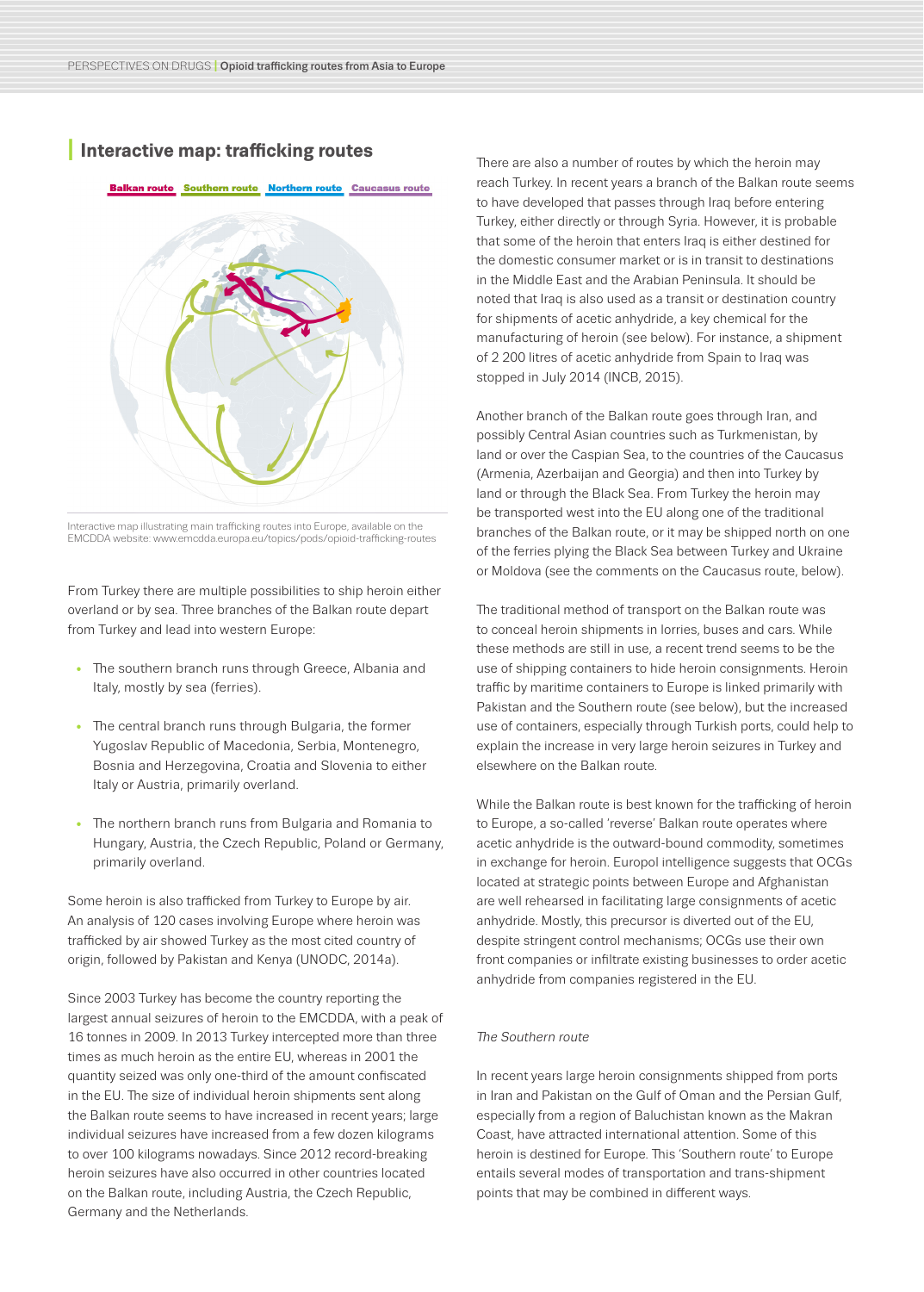Initially, heroin consignments depart Iranian and Pakistani container terminals and fishing ports on the Makran Coast either concealed in commercial containers placed on cargo ships or on local vessels known as dhows. Seizure data indicate that the weight of the individual heroin shipments trafficked can range from 20 to 500 kilograms, with consignments of about a tonne occasionally found. The heroin seems to be of relatively high purity, according to data released by the Combined Maritime Forces (CMF), a US-led multinational naval task force based in Bahrain. Searches carried out by the CMF between 2012 and March 2014 found 15 heroin consignments totalling 4.1 tonnes, including 1 tonne seized off the coast of Somalia in 2014. Other drugs such as cannabis resin and some synthetic drugs, particularly methamphetamine, are also trafficked along this route, but for the most part these are probably not destined for Europe (UNODC, 2014b, 2014d; CMF, 2014).

The heroin shipped in this way is destined for countries in the Arabian Peninsula and east Africa. Some may travel further north into the Red Sea as far as Egypt. A proportion of this heroin supplies local consumer markets in Africa and the Middle East, which appear to be growing (UNODC, 2014a). The heroin trade also seems to have destabilising effects in east Africa, with drug profits reportedly funding armed groups in the area. However, significant and reportedly growing amounts are trafficked onward to destinations including Europe. Heroin shipments may be broken down in smaller batches and sent by air to Europe directly or via southern and west Africa. Alternatively, some consignments are trafficked to South Africa, especially by sea but also by land (rail), before on-shipment to Europe.

Criminal organisations from several European countries, including the Netherlands, the United Kingdom and Ireland, have used South Africa as a departure and trans-shipment point for drug consignments for some time. Recently, Turkish traffickers have relocated to South Africa or travel to the region to broker the supply of heroin to the EU from Pakistan via southern Africa. Other criminal organisations active on the Southern route include west African, especially Nigerian, and east African OCGs, and criminal organisations from Pakistan.

Some heroin is trafficked in containers from the Makran Coast directly to Europe, or via the Arabian Peninsula and east, southern or west Africa, especially Nigeria. Seizure data suggest that ports in Belgium, the Netherlands and the United Kingdom are the main targets, although the drug may also be for distribution to neighbouring countries. Large amounts of heroin have been seized from maritime containers (and occasionally air freight) in these countries in recent years (UNODC, 2014d).

However, large maritime heroin shipments may also be destined for southern Europe; for example, a record-breaking consignment of 2 tonnes of heroin was seized near Athens in June 2014 (Hellenic Coast Guard, 2014).



The Southern route may also involve smaller amounts of heroin shipped by air couriers and freight, and postal parcels, from Pakistan directly to Europe, especially the United Kingdom. These may also travel via airports in west and east Africa. Heroin is trafficked by air and postal parcels between Pakistan and Nigeria, some of which is then shipped to Europe. Italy seems to be a significant destination for heroin shipped by air from east Africa, while France and Belgium have incoming air traffic mainly from other parts of Africa.

#### *The Northern route*

The heroin trafficked on the 'Northern route' is exported by land from Afghanistan's northern borders and is reported to be primarily destined for the very large consumer markets in Central Asia, Russia, Ukraine and Belarus. Most consignments cross from Afghanistan into Tajikistan and are then trafficked northwards through Kyrgyzstan or Uzbekistan to Kazakhstan before entering Russia. The fact that these four Central Asian countries and Russia rank among the top 20 countries seizing the largest quantities of heroin at world level confirms that significant quantities of the opiate are shipped along the Northern route (UNODC, 2014a). A small proportion of heroin shipped on the Northern route may eventually enter the EU's eastern borders in Poland and the Baltic countries. For instance, some heroin seized in Ukraine and Belarus in the last few years was reported as originating from Central Asia and intended for western European markets.

#### **I** The fluidity of routes and modus operandi

This analysis shows that the so-called 'trafficking routes' are very flexible and fluid, as are the methods of transportation used. An example of this is the emergence of a possible new Caucasus route. On this route, opiates produced in the Golden Crescent are trafficked from Iran to Turkey via Armenia, Azerbaijan and Georgia. This route came to light due to three notable seizures in 2014, including 850 kilograms of heroin seized from a lorry in Armenia, the seizure of 2 500 litres of an unusual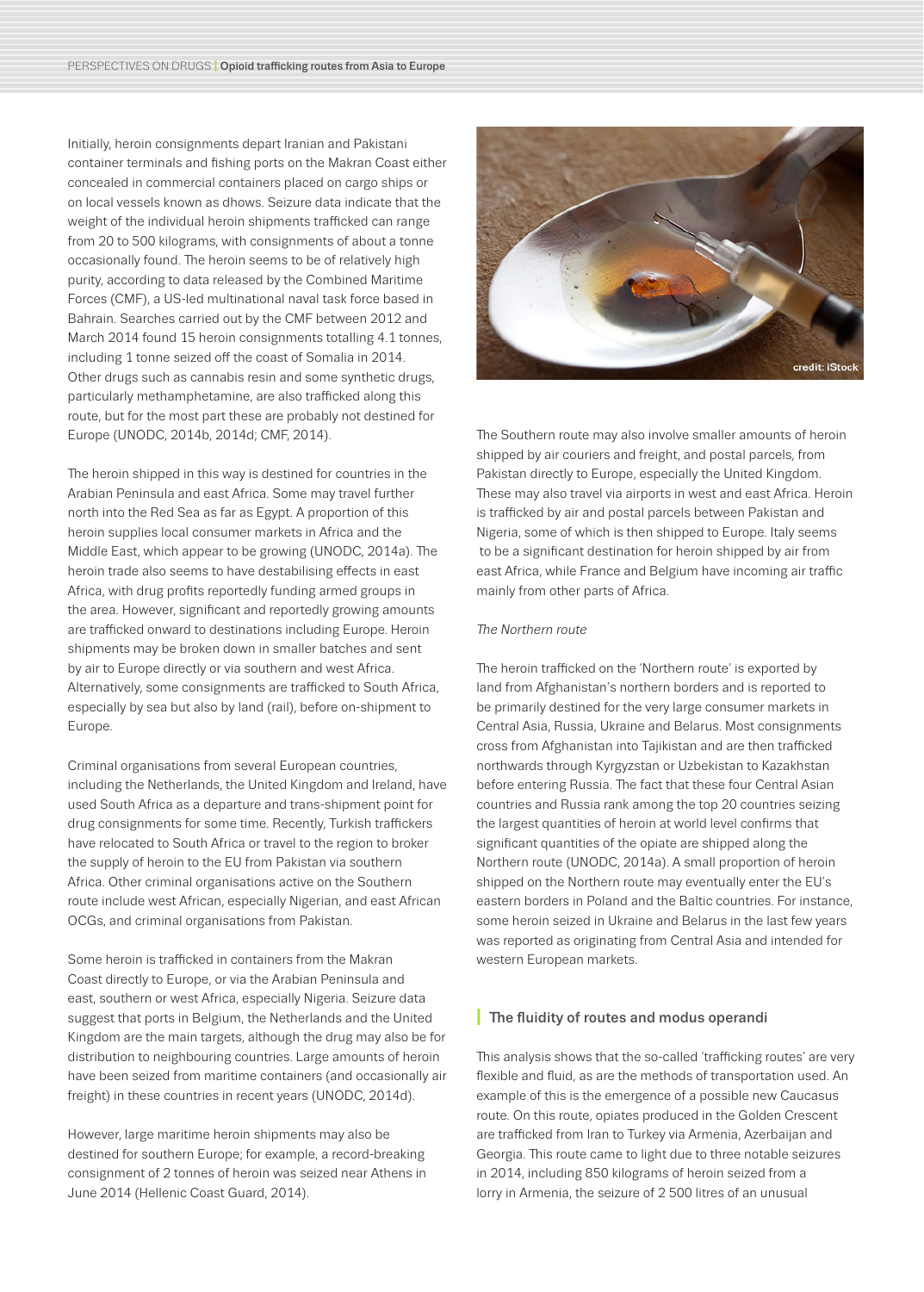# **I Facts and figures**

| Heroin in Europe at a glance        |                          |                                             |                                         |
|-------------------------------------|--------------------------|---------------------------------------------|-----------------------------------------|
| Problem opioid use (1)              |                          |                                             | Estimated number                        |
|                                     |                          |                                             | 1.3 million                             |
|                                     |                          |                                             | Number (% of all drug admissions)       |
| Drug treatment (2)                  |                          | All admissions in EU                        | 135 000 (35 %)                          |
|                                     |                          | First admissions in EU                      | 20 000 (14 %)                           |
| Drug-induced deaths (3) (all drugs) |                          |                                             | Estimated number                        |
|                                     |                          |                                             | 6 100                                   |
|                                     |                          |                                             | Number (as % of offences for all drugs) |
| Drug law offences related to heroin |                          | All offences                                | 60 000 (5 %)                            |
|                                     |                          | Offences for drug use/possession<br>for use | 37 800 (4 %)                            |
|                                     |                          | Offences for drug supply                    | 17 000 (9 %)                            |
|                                     |                          |                                             |                                         |
| Seizures (4)                        | <b>Quantity (tonnes)</b> | EU (EU, Norway and Turkey)                  | 5.6(19.1)                               |
|                                     | Number                   |                                             | 32 000 (39 000)                         |
|                                     |                          |                                             | Heroin base 'brown'                     |
| Mean retail price (EUR per gram)    |                          | Range (IQR) (5)                             | $25 - 158(33 - 58)$                     |
| Mean purity (%)                     |                          | Range (IQR) (5)                             | $6 - 75(13 - 23)$                       |

Notes:

All data refer to 2013.

(1) Estimate of the extent of problem opioid (mainly heroin) use within the EU and Norway.

(2) Information is available on about 436 000 drug users entering specialist treatment in Europe (the EU, Norway and Turkey). Treatment units' coverage may vary between countries.

(3) Opioids, alone or in combination with other drugs, are present in 8 out of 10 (79 %) reported drug-induced deaths (overdoses) in Europe.

(4) The 2013 figures should be considered as estimates; where 2013 data were not available, 2012 data were used in their place to calculate European totals. Data include all types of heroin seized except liquid heroin.

(5) IQR: interquartile range, or range of the middle half of the reported data.

Source: EMCDDA/Reitox national focal points, EMCDDA (2015b).

liquid mixture containing among other things 589 kilograms of heroin in Georgia and apparently destined for Moldova, and 70 kilograms of heroin seized in Azerbaijan. These cases suggest that the Caucasus are now being used to smuggle large amounts of opiates from Iran to Turkey via Georgia. This could be yet another branch of the Balkan route that is being used in order to avoid the heavily policed Iranian–Turkish border. However, it is possible that a proportion of the opiates trafficked through the Caucasus is intended to be smuggled on either

to the lucrative western European and Scandinavian markets, or to the large Russian market. From the Caucasus there are numerous possible links to these consumer markets by land or across the Black Sea. For example, either could have been the final destination of a consignment of 83 kilograms of heroin concealed in a lorry heading from Georgia to Latvia that was seized in March 2013 by Belarus customs at the border with Lithuania.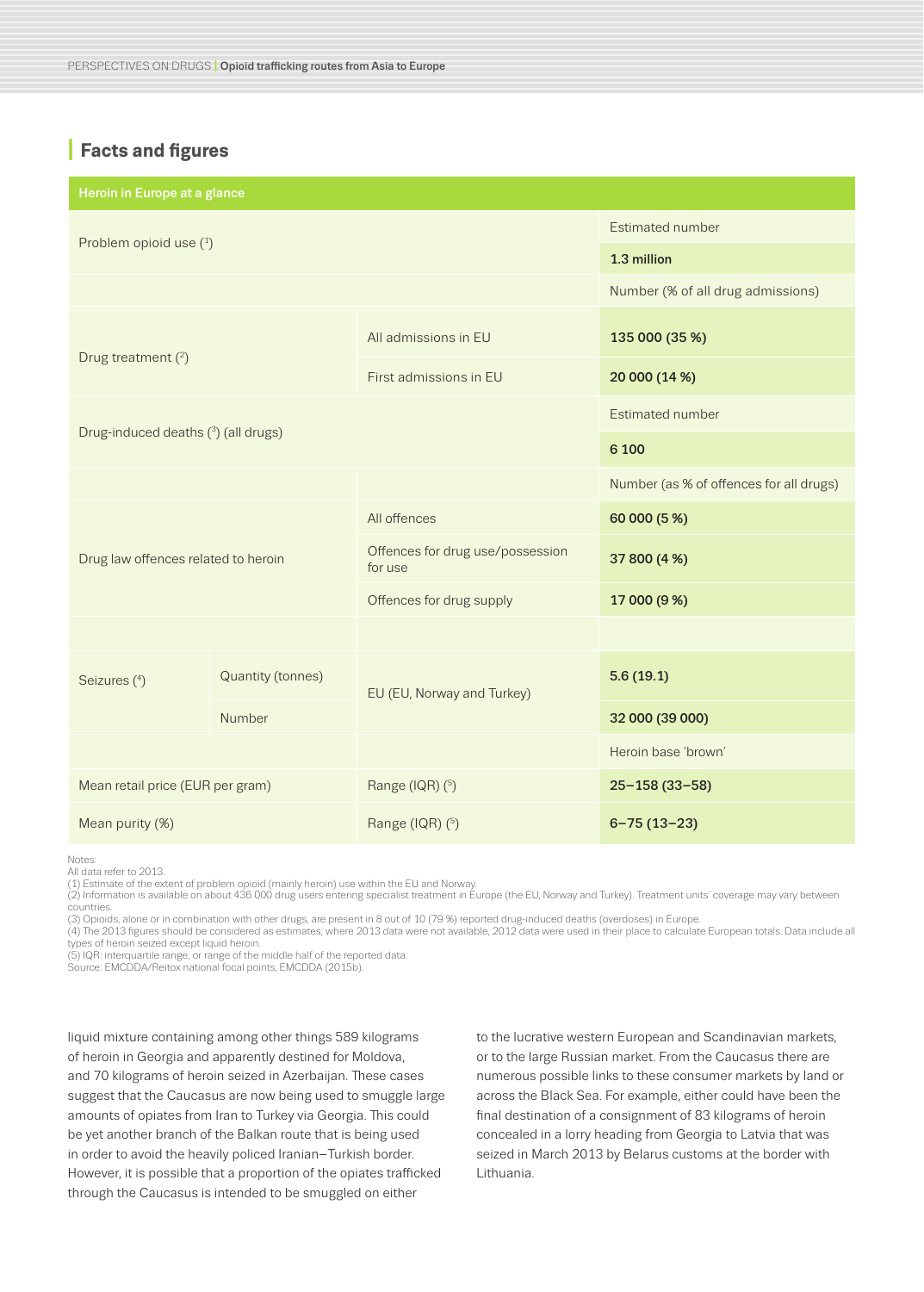### **<sup>I</sup> Conclusion: factors influencing trafficking routes**

Trafficking routes connect drug production regions and drug consumer markets and may vary over time due to a series of factors. Three factors seem to be of particular importance. First, instability and armed conflict may push traffickers to avoid specific areas or countries and seek alternative routes if the conflict is such that the safety of drug consignments cannot be guaranteed. Conversely, however, areas of conflict may attract drug flows because they often imply a suspension of the rule of law and the emergence of local or regional powers (for example, 'warlords') whose control over strategic locations like ports and border crossing points may be 'rented out' to drug traffickers. Importantly, armed conflicts create a need for funds, especially in order to buy weapons, and trafficking drugs may become a source of finance for one or several of the factions. Finally, fighters often use drugs for stimulation or to stay awake for long periods of time, and in order to alleviate pain. One example of this is the ethnolinguistic area of Baluchistan, where instability results from a mix of factors including weak governance, the activities of armed groups including Islamic radicals and others, compounded by drug production and trafficking activities and law enforcement against them. Southern Afghanistan, where most of the opium/heroin is produced, is part of Baluchistan,

which also spreads into Pakistan and Iran, through which large amounts of opiates are trafficked. Similarly, in Africa there are many areas of instability or weak governance that organised crime can exploit for drug trafficking (Schuberth, 2014).

Second, changes in law enforcement activities and positioning, or the introduction of new equipment (e.g. scanners) or methodologies (e.g. searching all passengers and luggage on specific flights or vessels) may cause traffickers to alter their route or change their modus operandi if the seizure rate is too high for the profitability of the business. It is also important to note that changes in law enforcement positioning or methodologies may result in the 'discovery' of trafficking routes that may have been in existence for some time. Indeed, the identification of drug trafficking routes is heavily dependent on law enforcement actions, especially drug seizure cases in which the origin and the destination of the drugs can be identified.

Third, globalisation has facilitated rapid connection and transportation between drug production and drug consumer markets. Recent international developments in transport infrastructure, courier services and containerised shipping have offered a range of new opportunities to traffickers to conceal drug consignments while hampering the efforts of law enforcement to intercept them.

#### The development of morphine production in the Golden Crescent

Several tonnes of opium and illicit morphine have been seized every year in Afghanistan, Pakistan and Iran since the early 2000s (EMCDDA and Europol, 2013). In the years 2010 to 2012 some 111 tonnes of illicit morphine were seized in Afghanistan, 22 tonnes in Iran and 12 tonnes in Pakistan. During the same three years, seizures of opium totalled 231 tonnes in Afghanistan, 1 160 tonnes in Iran and 73 tonnes in Pakistan (see Figure 2).

#### Figure 2: Quantities seized of opium, illicit morphine and heroin in Afghanistan, Iran, Pakistan and Turkey, 2010–12 (aggregated total).



Source: UNODC, 2014a.

This provides confirmation that a proportion of Afghanistan's opium crop is not processed into heroin in the country, and that there are markets for opium and morphine outside of Afghanistan. While fairly large quantities of opium are consumed as opium in Iran and Pakistan, where markets for the drug exist, it is probable that a proportion is used, together with morphine, in the manufacture of opiate products. A number of hypotheses may be put forward.

A proportion of the opium and morphine is used to manufacture heroin in Pakistan and Iran, and probably in other countries further afield, including European countries. For instance, two facilities processing morphine into heroin were dismantled in Spain in late 2013 and early 2014.

A proportion is used to licitly or illicitly manufacture medicinal products including injectable morphine and codeine-based cough syrups in Pakistan and Iran. It is likely that large amounts of these products are sold in these countries. For instance, there are large numbers of unregulated pharmacies and stores in Pakistan, where controlled drugs including morphine can be bought without a prescription (UNODC, 2013). These products may also be exported to neighbouring countries.